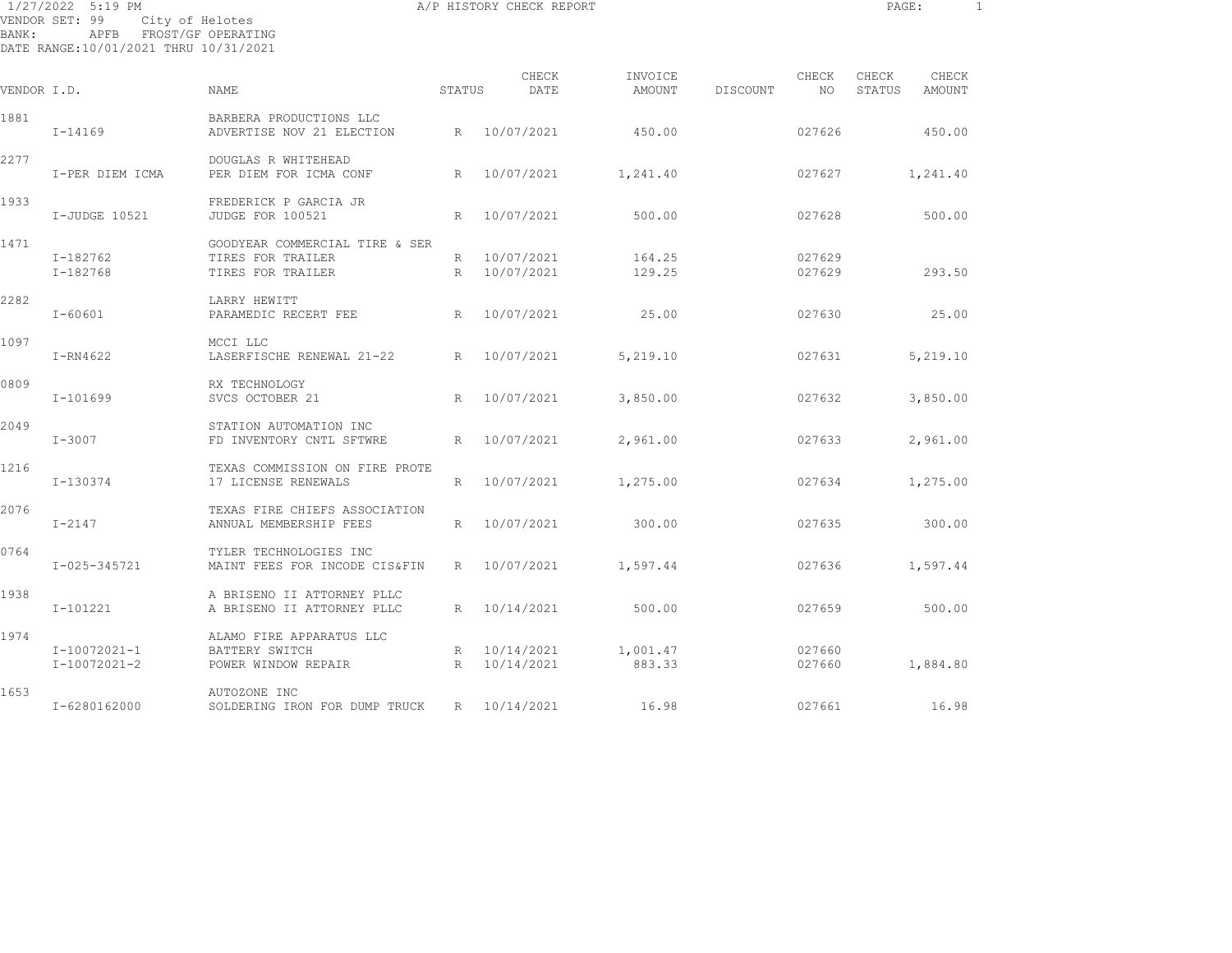1/27/2022 5:19 PM **A/P HISTORY CHECK REPORT PAGE:** 2 VENDOR SET: 99 City of Helotes

| BANK :         | APFB. |                 | FROST/GF OPERATING |
|----------------|-------|-----------------|--------------------|
| VENDOR SET: 99 |       | City of Helotes |                    |

DATE RANGE:10/01/2021 THRU 10/31/2021

| VENDOR I.D. |                        | <b>NAME</b>                                                  | STATUS | CHECK<br>DATE                | INVOICE<br>AMOUNT     | DISCOUNT | CHECK<br>NO.     | CHECK<br>STATUS | CHECK<br>AMOUNT |
|-------------|------------------------|--------------------------------------------------------------|--------|------------------------------|-----------------------|----------|------------------|-----------------|-----------------|
| 1471        | I-182846               | GOODYEAR COMMERCIAL TIRE & SER<br>MEDIC 1 REPLACE TIRES      |        | R 10/14/2021                 | 561.84                |          | 027662           |                 | 561.84          |
| 1403        | I-0116173<br>I-0117325 | SERVICE UNIFORM RENTAL<br>100621 UNIFORMS<br>101321 UNIFORMS |        | R 10/14/2021<br>R 10/14/2021 | 147.53<br>147.53      |          | 027663<br>027663 |                 | 295.06          |
| 1662        | I-92717                | SOUTH TEXAS PRESS INC<br>BUSINESS CARDS FOR N MAYFIELD       |        | R 10/14/2021                 | 134.76                |          | 027664           |                 | 134.76          |
| 0147        | I-2022 MEMBERSHIP      | TEXAS MUNICIPAL CLERKS ASSOC<br>FY 22 MEMBERSHIP             | R      | 10/14/2021                   | 100.00                |          | 027665           |                 | 100.00          |
| 0097        | $I - 5847$             | THOMAS PATRICK JOHNSON<br>REPAIR LED FD LIGHT                |        | R 10/14/2021                 | 176.00                |          | 027666           |                 | 176.00          |
| 0148        | $I-FY$ 21-22           | TML INTERGOVERNMENTAL RISK POO<br>LIABILITY, AUTO AND WC INS | R      | 10/14/2021                   | 172,689.72            |          | 027667           |                 | 172,689.72      |
| 0764        | I-045-351280           | TYLER TECHNOLOGIES INC<br>EXECUTIME MAINT FEE FY 22          |        |                              | R 10/14/2021 1,620.68 |          | 027668           |                 | 1,620.68        |
| 0777        | I-114-12466635         | UNITED SITE SERVICES<br>MARKETPLACE RESTROOMS                |        | R 10/14/2021                 | 405.40                |          | 027669           |                 | 405.40          |
| 0921        | I-SA 107337            | VANGUARD CLEANING SYSTEM INC<br>CITY HALL CLEANING SVCS 1021 |        | R 10/14/2021                 | 475.00                |          | 027670           |                 | 475.00          |
| 0025        | I-JOB 1596             | BEXAR COUNTY CLERK<br>PLATTING FEES BRICEWOOD                |        | R 10/22/2021                 | 82.00                 |          | 027676           |                 | 82.00           |
| 1690        | I-BD0002929            | CARTEGRAPH SYSTEMS INC<br>CARTEGRAPH FEES 21-22              |        | R 10/22/2021                 | 18,305.17             |          | 027677           |                 | 18,305.17       |
| 1757        | $I - 11586$            | ELITE LIGHTING DESIGNS INC<br>50% PYMT FOR CHRISTMAS LIGHTS  |        | R 10/22/2021                 | 855.00                |          | 027678           |                 | 855.00          |
| 2302        | I-REIMB LIC            | ERNESTO LARA<br>REIMBURSE FOR EMT RENEWAL                    |        | R 10/22/2021                 | 20.00                 |          | 027679           |                 | 20.00           |
| 1086        | $I - 82128$            | FRAZER LTD<br>NEW LIGHTS MEDIC UNITS                         |        | R 10/22/2021                 | 141.89                |          | 027680           |                 | 141.89          |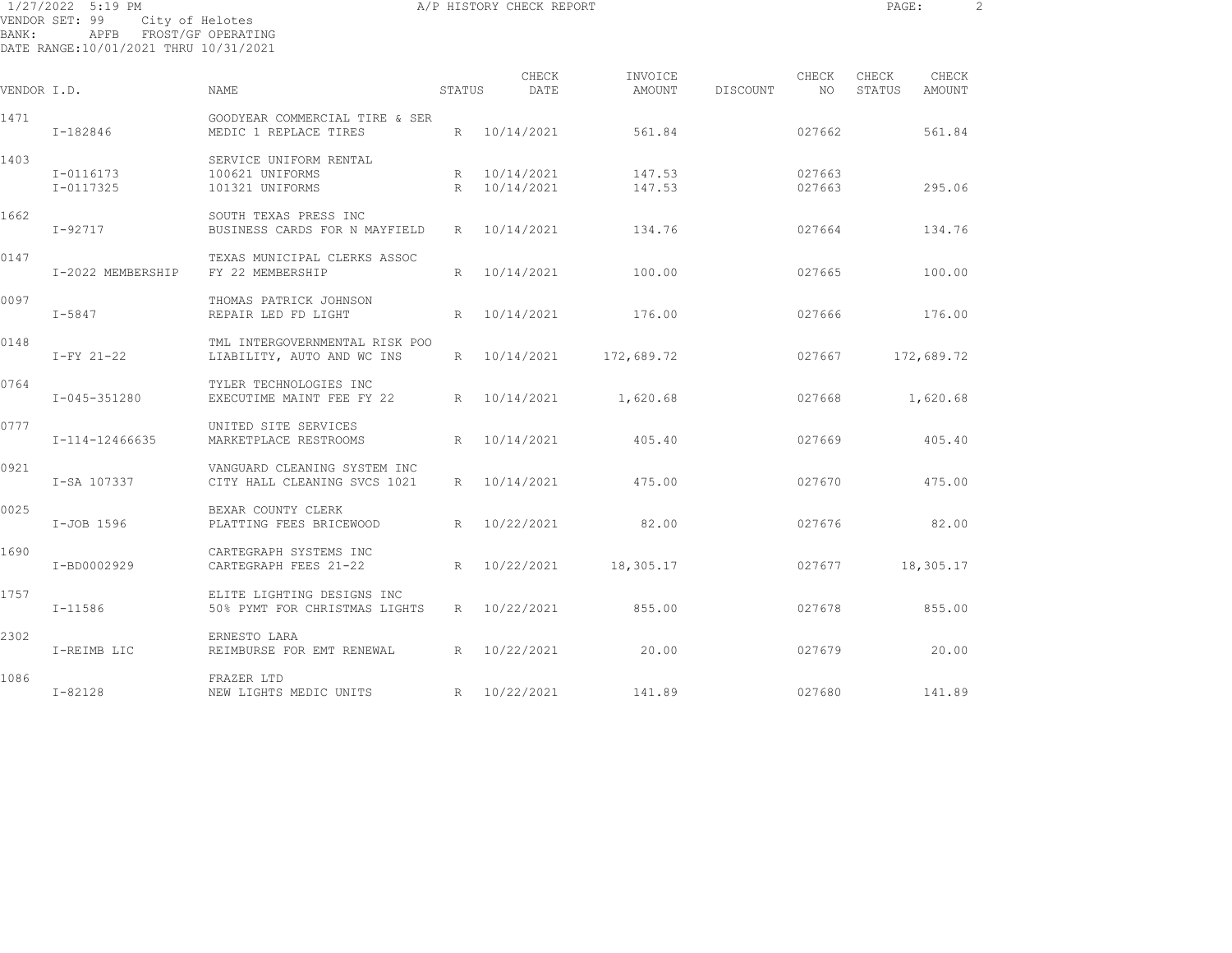| BANK:       | 1/27/2022 5:19 PM<br>VENDOR SET: 99<br>APFB FROST/GF OPERATING<br>DATE RANGE:10/01/2021 THRU 10/31/2021 | City of Helotes                                                      |             | A/P HISTORY CHECK REPORT                     |                             |                 |                            | PAGE:           |                 | $\mathbf{3}$ |
|-------------|---------------------------------------------------------------------------------------------------------|----------------------------------------------------------------------|-------------|----------------------------------------------|-----------------------------|-----------------|----------------------------|-----------------|-----------------|--------------|
| VENDOR I.D. |                                                                                                         | NAME                                                                 | STATUS      | CHECK<br>DATE                                | INVOICE<br>AMOUNT           | <b>DISCOUNT</b> | CHECK<br>NO.               | CHECK<br>STATUS | CHECK<br>AMOUNT |              |
|             |                                                                                                         |                                                                      |             |                                              |                             |                 |                            |                 |                 |              |
| 2158        | I-162690                                                                                                | JOBMATCH LLC<br>APPLICANT SFTWRE 21-22                               |             | R 10/22/2021                                 | 2,079.00                    |                 | 027681                     |                 | 2,079.00        |              |
| 1133        | I-PER DIEM 1021                                                                                         | JOSHUA MAIR<br>PER DIEM FOR CONFERENCE                               | R           | 10/22/2021                                   | 213.50                      |                 | 027682                     |                 | 213.50          |              |
| 0793        | I-201836895001<br>I-201893915001                                                                        | OFFICE DEPOT INC<br>ADMIN AND COURT SUPPLES<br>SHEET PROTECTORS      | R           | R 10/22/2021<br>10/22/2021                   | 196.34<br>4.76              |                 | 027683<br>027683           |                 | 201.10          |              |
| 1924        | I-36499777                                                                                              | TYCO FIRE & SECURITY US MANAGE<br>FIRE ALARM QRTLY                   |             | R 10/22/2021                                 | 331.71                      |                 | 027684                     |                 |                 |              |
|             | I-36499778<br>I-36499779                                                                                | ACCESS CNTRL ORTLY<br>BURG ALARM QRTLY                               | $R_{\perp}$ | R 10/22/2021<br>10/22/2021                   | 2,371.39<br>280.63          |                 | 027684<br>027684           |                 | 2,983.73        |              |
| 0145        | I-0039133101421                                                                                         | TIME WARNER CABLE SAN ANTONIO<br>CABLE & INTERNET OCT 21             | R           | 10/27/2021                                   | 589.93                      |                 | 027697                     |                 | 589.93          |              |
| 0777        | I-114-12522940                                                                                          | UNITED SITE SERVICES<br>RESTROOM AT PARK                             | R           | 10/27/2021                                   | 190.88                      |                 | 027698                     |                 | 190.88          |              |
| 0868        | $I - 207745$                                                                                            | CE SOLUTIONS<br>TRAINING SUBSCRIPTIONS                               | R           | 10/27/2021                                   | 200.00                      |                 | 027699                     |                 | 200.00          |              |
| 1098        | I-3552350                                                                                               | STRYKER SALES CORP<br>SERVICE CONTRACT FOR EMS EQUIP                 |             | R 10/27/2021                                 | 12,160.10                   |                 | 027700                     |                 | 12,160.10       |              |
| 1177        | I-FY 21-22-11                                                                                           | UNIVERSITY OF TEXAS HEALTH SCI<br>MEDICAL DIRECTION 1021-1231        | $R_{\perp}$ | 10/27/2021                                   | 4,347.00                    |                 | 027701                     |                 | 4,347.00        |              |
| 1236        | I-11123723<br>I-11215856<br>I-11317259                                                                  | HENRY SCHEIN INC<br>HENRY SCHEIN INC<br>EMS SUPPLIES<br>EMS SUPPLIES |             | R 10/27/2021<br>R 10/27/2021<br>R 10/27/2021 | 98.33<br>3,297.75<br>294.99 |                 | 027702<br>027702<br>027702 |                 |                 |              |
|             | I-11384186<br>I-11544601<br>I-99505396                                                                  | EMS SUPPLIES<br>EMS SUPPLIES<br>HENRY SCHEIN INC                     | R           | R 10/27/2021<br>R 10/27/2021<br>10/27/2021   | 252.00<br>320.00<br>98.33   |                 | 027702<br>027702<br>027702 |                 | 4,361.40        |              |
| 1583        | $I - 21 - 15664$<br>$I - 21 - 15679$                                                                    | HEAT SAFETY EQUIPMENT LLC<br><b>SCBA REPAIRS</b><br>SCBA REPAIRS     |             | R 10/27/2021<br>R 10/27/2021                 | 337.56<br>146.60            |                 | 027703<br>027703           |                 |                 |              |

I-21-15681 SCBA REPAIRS R 10/27/2021 422.07 027703 906.23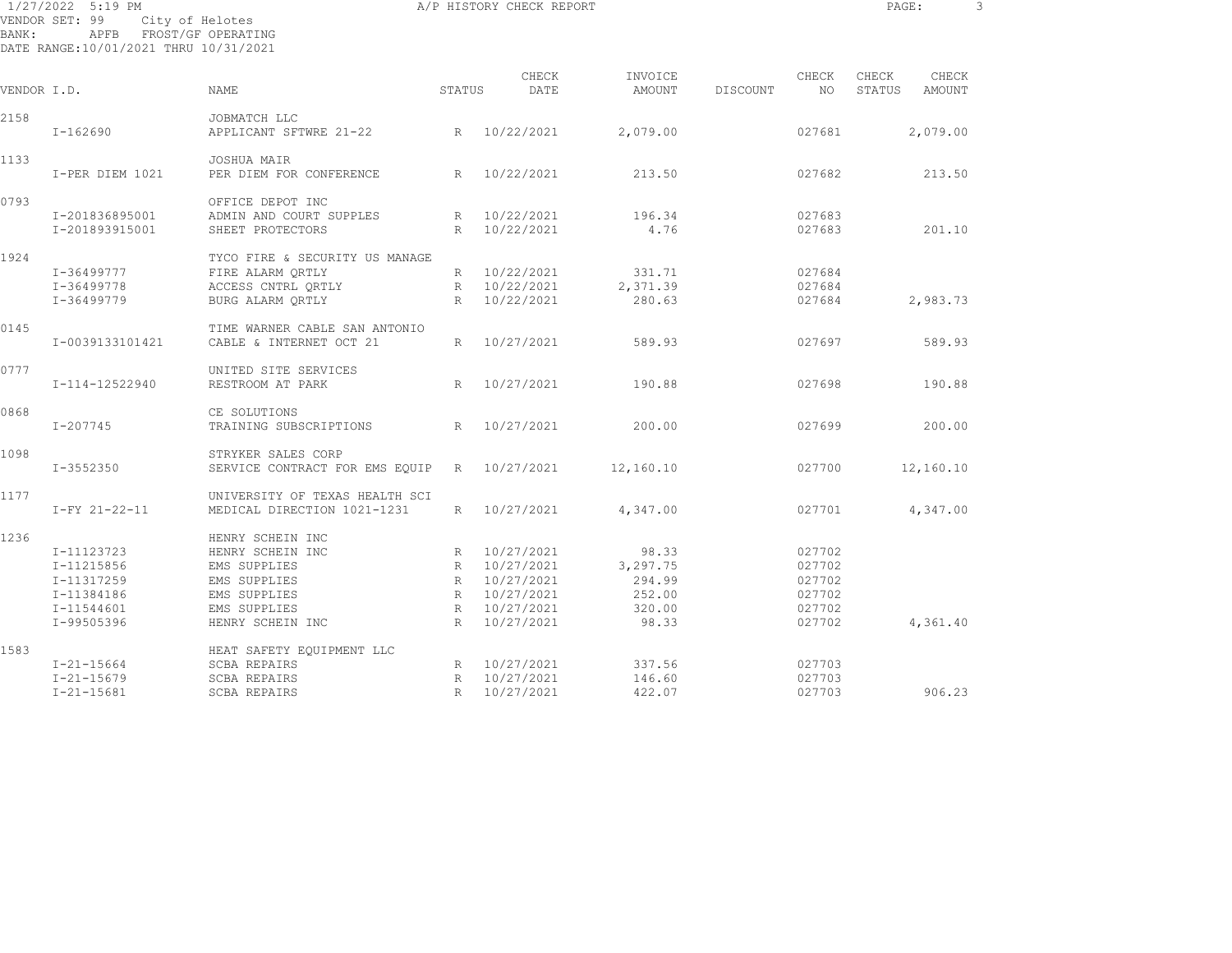| 1/27/2022 5:19 PM<br>VENDOR SET: 99<br>City of Helotes<br>FROST/GF OPERATING<br>BANK:<br>APFB<br>DATE RANGE:10/01/2021 THRU 10/31/2021 |                                                               |        | A/P HISTORY CHECK REPORT |                                                              |                  |                                      | PAGE:           |                                                            | $\overline{4}$ |
|----------------------------------------------------------------------------------------------------------------------------------------|---------------------------------------------------------------|--------|--------------------------|--------------------------------------------------------------|------------------|--------------------------------------|-----------------|------------------------------------------------------------|----------------|
| VENDOR I.D.                                                                                                                            | <b>NAME</b>                                                   | STATUS | CHECK<br>DATE            | INVOICE<br><b>AMOUNT</b>                                     | DISCOUNT         | CHECK<br>NO.                         | CHECK<br>STATUS | CHECK<br>AMOUNT                                            |                |
| 1651<br>I-11J0119942563                                                                                                                | READY REFRESH BY NESTLE<br>WATER SERVICE FOR OCT 21           | R      | 10/27/2021               | 182.30                                                       |                  | 027704                               |                 | 182.30                                                     |                |
| 1883<br>I-2871269                                                                                                                      | XEROX CORPORATION<br>COPIER LEASE 1021                        | R      | 10/27/2021               | 1,987.00                                                     |                  | 027705                               |                 | 1,987.00                                                   |                |
| 1996<br>$I - 226139$                                                                                                                   | RAYS TIRE SERVICE INC<br>SKID LOADER TIRE                     | R      | 10/27/2021               | 122.45                                                       |                  | 027706                               |                 | 122.45                                                     |                |
| 2082<br>I-MOSES NOTARY                                                                                                                 | AMERICAN ASSOCIATION OF NOTARI<br>APPLICATION TO RENEW NOTARY | R      | 10/27/2021               | 96.90                                                        |                  | 027707                               |                 | 96.90                                                      |                |
| $*$ * TOTALS * *<br>REGULAR CHECKS:<br>HAND CHECKS:<br>DRAFTS:<br>EFT:<br>NON CHECKS:                                                  | NO.<br>43<br>$\circ$<br>$\circ$<br>$\mathbf{0}$<br>$\Omega$   |        |                          | INVOICE AMOUNT<br>246,598.26<br>0.00<br>0.00<br>0.00<br>0.00 | DISCOUNTS        | 0.00<br>0.00<br>0.00<br>0.00<br>0.00 |                 | CHECK AMOUNT<br>246,598.26<br>0.00<br>0.00<br>0.00<br>0.00 |                |
| VOID CHECKS:                                                                                                                           | 0 VOID DEBITS<br>VOID CREDITS                                 |        | 0.00<br>0.00             | 0.00                                                         |                  | 0.00                                 |                 |                                                            |                |
| TOTAL ERRORS:<br>$\Omega$                                                                                                              |                                                               |        |                          |                                                              |                  |                                      |                 |                                                            |                |
| VENDOR SET: 99 BANK: APFB TOTALS:                                                                                                      | NO<br>43                                                      |        |                          | INVOICE AMOUNT<br>246,598.26                                 | <b>DISCOUNTS</b> | 0.00                                 |                 | CHECK AMOUNT<br>246,598.26                                 |                |
| BANK: APFB<br>TOTALS:                                                                                                                  | 43                                                            |        |                          | 246,598.26                                                   |                  | 0.00                                 |                 | 246,598.26                                                 |                |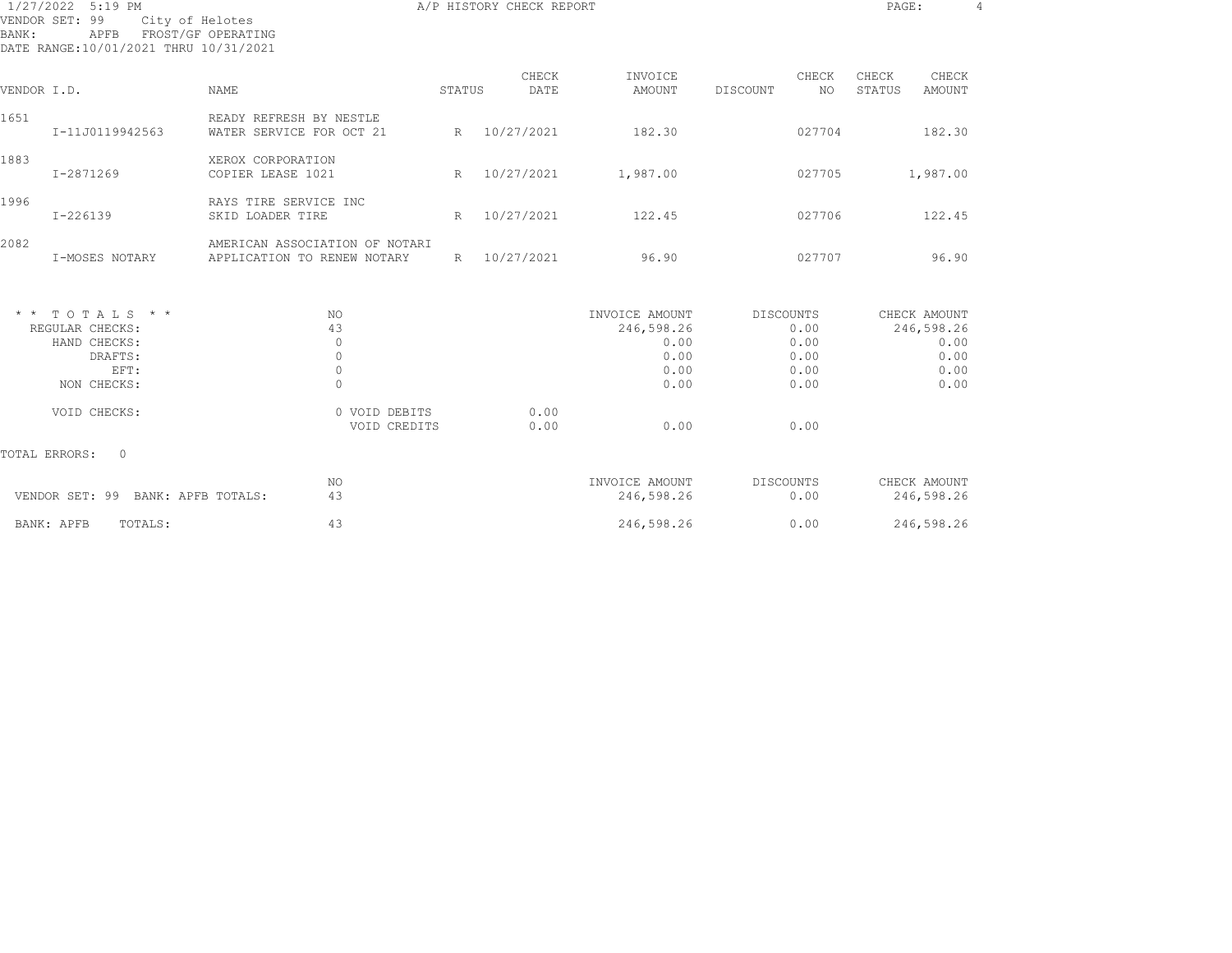1/27/2022 5:19 PM A/P HISTORY CHECK REPORT PAGE: 5 VENDOR SET: 99 City of Helotes BANK: FBPY FROST/PAYROLL

DATE RANGE:10/01/2021 THRU 10/31/2021

| VENDOR I.D. |                                                                                              | NAME                                                                                                              | STATUS                | CHECK<br>DATE                                                      | INVOICE<br>AMOUNT                                     | DISCOUNT | CHECK<br>NO                                    | CHECK<br>STATUS | CHECK<br>AMOUNT |
|-------------|----------------------------------------------------------------------------------------------|-------------------------------------------------------------------------------------------------------------------|-----------------------|--------------------------------------------------------------------|-------------------------------------------------------|----------|------------------------------------------------|-----------------|-----------------|
| 0002        | I-TMRPR 100121                                                                               | TEXAS MUNICIPAL RETIREMENT SYS<br>RETIREMENT CONTRIBUTIONS                                                        | D                     | 10/01/2021                                                         | 23,208.50                                             |          | 000000                                         |                 | 23,208.50       |
| 0002        | I-TMRPR 101521                                                                               | TEXAS MUNICIPAL RETIREMENT SYS<br>RETIREMENT CONTRIBUTIONS                                                        | D                     | 10/15/2021                                                         | 21,316.19                                             |          | 000000                                         |                 | 21,316.19       |
| 0002        | I-TMRPR 102921                                                                               | TEXAS MUNICIPAL RETIREMENT SYS<br>RETIREMENT CONTRIBUTIONS                                                        | D                     | 10/29/2021                                                         | 21,278.88                                             |          | 000000                                         |                 | 21,278.88       |
| 0003        | I-ICMPR 100121                                                                               | I C M A RETIREMENT CORP<br>RETIREMENT CONTRIBUTIONS                                                               | $\mathbb{D}$          | 10/01/2021                                                         | 2,965.00                                              |          | 000000                                         |                 | 2,965.00        |
| 0003        | I-ICMPR 101521                                                                               | I C M A RETIREMENT CORP<br>RETIREMENT CONTRIBUTIONS                                                               | D                     | 10/15/2021                                                         | 3,131.64                                              |          | 000000                                         |                 | 3,131.64        |
| 0003        | I-ICMPR 102921<br>I-ICPPR 102921                                                             | I C M A RETIREMENT CORP<br>RETIREMENT CONTRIBUTIONS<br>RETIREMENT CONTRIBUTION                                    | D<br>$\mathbb{D}$     | 10/29/2021<br>10/29/2021                                           | 2,915.00<br>118.38                                    |          | 000000<br>000000                               |                 | 3,033.38        |
| 0296        | I-CS PR 100121                                                                               | OFFICE OF ATTY GENERAL<br>CHILD SUPPORT                                                                           | D                     | 10/01/2021                                                         | 475.38                                                |          | 000000                                         |                 | 475.38          |
| 0296        | I-CS PR 101521                                                                               | OFFICE OF ATTY GENERAL<br>CHILD SUPPORT                                                                           | D.                    | 10/15/2021                                                         | 475.38                                                |          | 000000                                         |                 | 475.38          |
| 0296        | I-CS PR 102921                                                                               | OFFICE OF ATTY GENERAL<br>CHILD SUPPORT                                                                           | D                     | 10/29/2021                                                         | 475.38                                                |          | 000000                                         |                 | 475.38          |
| 1076        | C-HSA ADJ 100121<br>I-HS PR 100121<br>I-HSAPR 100121                                         | BENEFIT WALLET<br>BENEFIT WALLET<br>HEALTH SAVINGS NON CAF<br>HEALTH SAVINGS ACCOUNT                              | D<br>D<br>D           | 10/01/2021<br>10/01/2021<br>10/01/2021                             | 240.95CR<br>286.14<br>901.10                          |          | 000000<br>000000<br>000000                     |                 | 946.29          |
| 1076        | I-HS PR 101521<br>I-HSAPR 101521                                                             | BENEFIT WALLET<br>HEALTH SAVINGS NON CAF<br>HEALTH SAVINGS ACCOUNT                                                | D<br>D                | 10/15/2021<br>10/15/2021                                           | 286.14<br>901.10                                      |          | 000000<br>000000                               |                 | 1,187.24        |
| 1692        | I-T1 PR 100121<br>I-T3 PR 100121<br>I-T3 PR 100121 AV<br>I-T4 PR 100121<br>I-T4 PR 100121 AV | FROST BANK<br>FEDERAL WITHHOLDING<br>FICA PAYABLE<br>FICA PAYABLE<br>MEDICARE WITHHOLDING<br>MEDICARE WITHHOLDING | D<br>D<br>D<br>D<br>D | 10/01/2021<br>10/01/2021<br>10/01/2021<br>10/01/2021<br>10/01/2021 | 12,770.60<br>19,515.82<br>108.14<br>4,564.20<br>25.30 |          | 000000<br>000000<br>000000<br>000000<br>000000 |                 | 36,984.06       |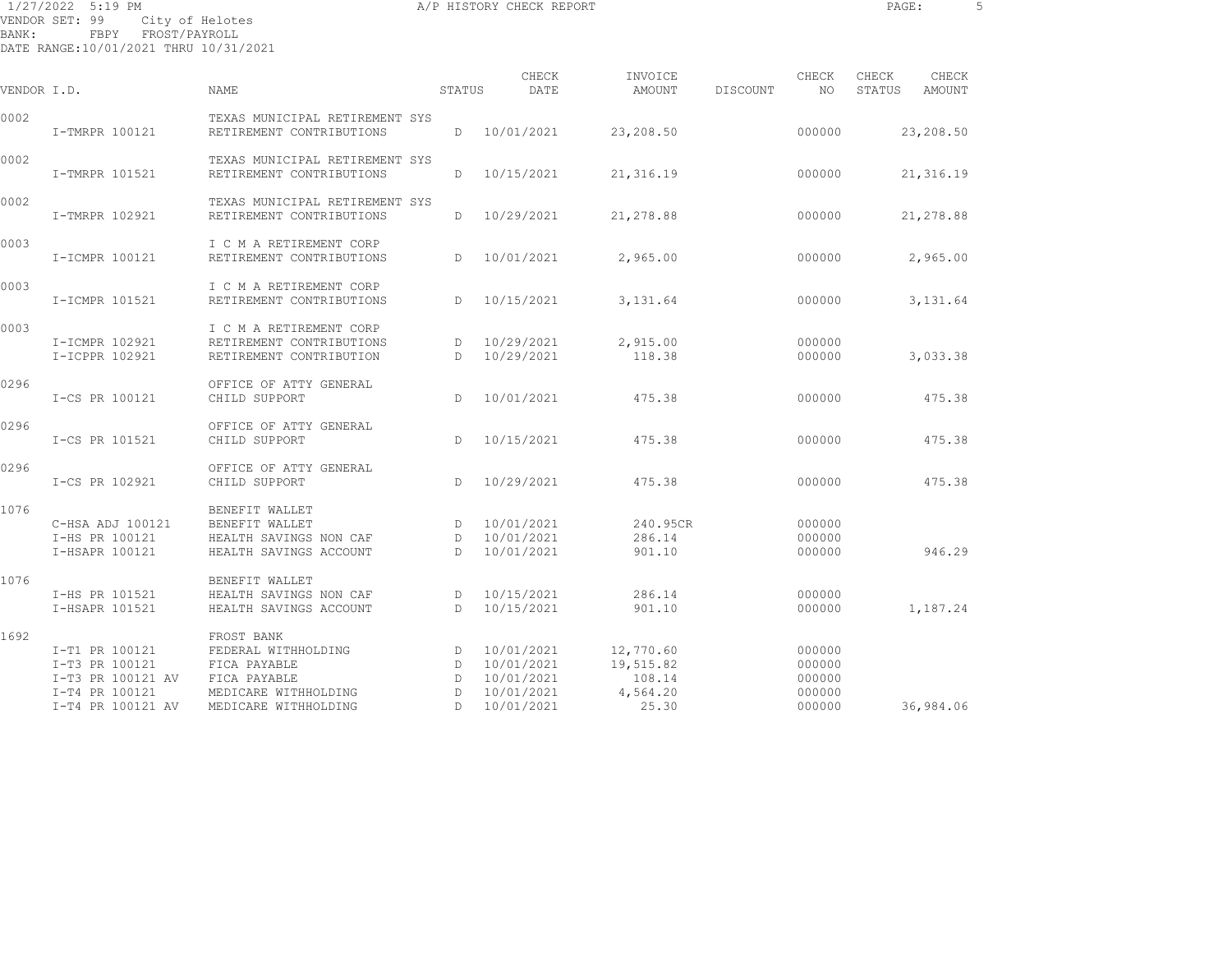|       | 1/27/2022 5:19 PM<br>VENDOR SET: 99           | City of Helotes           |              | A/P HISTORY CHECK REPORT |                |                 | PAGE:                   | 6 |
|-------|-----------------------------------------------|---------------------------|--------------|--------------------------|----------------|-----------------|-------------------------|---|
| BANK: | FBPY<br>DATE RANGE:10/01/2021 THRU 10/31/2021 | FROST/PAYROLL             |              |                          |                |                 |                         |   |
|       |                                               |                           |              | CHECK                    | INVOICE        | CHECK           | CHECK<br>CHECK          |   |
|       | VENDOR I.D.                                   | NAME                      | STATUS       | DATE                     | AMOUNT         | NO.<br>DISCOUNT | STATUS<br><b>AMOUNT</b> |   |
| 1692  |                                               | FROST BANK                |              |                          |                |                 |                         |   |
|       | I-T1 PR 101521                                | FEDERAL WITHHOLDING       | D            | 10/15/2021               | 10,695.60      | 000000          |                         |   |
|       | I-T3 PR 101521                                | FICA PAYABLE              | D            | 10/15/2021               | 18,035.68      | 000000          |                         |   |
|       | I-T4 PR 101521                                | MEDICARE WITHHOLDING      | D.           | 10/15/2021               | 4,218.08       | 000000          | 32,949.36               |   |
| 1692  |                                               | FROST BANK                |              |                          |                |                 |                         |   |
|       | I-T1 PR 102921                                | FEDERAL WITHHOLDING       | D            | 10/29/2021               | 11,565.76      | 000000          |                         |   |
|       | I-T3 PR 102921                                | FICA PAYABLE              | D            | 10/29/2021               | 18,543.94      | 000000          |                         |   |
|       | I-T4 PR 102921                                | MEDICARE WITHHOLDING      | D            | 10/29/2021               | 4,336.88       | 000000          | 34,446.58               |   |
| 2151  |                                               | ICMA-RC RETIREMENT (ROTH) |              |                          |                |                 |                         |   |
|       | I-ROTPR 100121                                | ICMA ROTH                 | $\mathbb{D}$ | 10/01/2021               | 494.23         | 000000          | 494.23                  |   |
| 2151  |                                               | ICMA-RC RETIREMENT (ROTH) |              |                          |                |                 |                         |   |
|       | I-ROTPR 101521                                | ICMA ROTH                 | D.           | 10/15/2021               | 494.23         | 000000          | 494.23                  |   |
| 2151  |                                               | ICMA-RC RETIREMENT (ROTH) |              |                          |                |                 |                         |   |
|       | I-ROTPR 102921                                | ICMA ROTH                 | $\mathbb{D}$ | 10/29/2021               | 494.23         | 000000          | 494.23                  |   |
| * *   | TOTALS * *                                    | NO.                       |              |                          | INVOICE AMOUNT | DISCOUNTS       | CHECK AMOUNT            |   |
|       | REGULAR CHECKS:                               | $\circ$                   |              |                          | 0.00           | 0.00            | 0.00                    |   |
|       | HAND CHECKS:                                  | $\circ$                   |              |                          | 0.00           | 0.00            | 0.00                    |   |
|       | DRAFTS:                                       | 17                        |              |                          | 184, 355.95    | 0.00            | 184, 355.95             |   |
|       | EFT:                                          | $\circ$                   |              |                          | 0.00           | 0.00            | 0.00                    |   |
|       |                                               |                           |              |                          |                |                 |                         |   |

VOID CHECKS: 0 VOID DEBITS

TOTAL ERRORS: 0

NON CHECKS: 0 0.00 0.00 0.00

VENDOR SET: 99 BANK: FBPY TOTALS: 17 184,355.95 0.00 184,355.95 BANK: FBPY TOTALS: 17 17 184,355.95 0.00 184,355.95

 $0.00$ VOID CREDITS 0.00 0.00 0.00

NO INVOICE AMOUNT DISCOUNTS

 $0.00$ 

CHECK AMOUNT

 $0.00$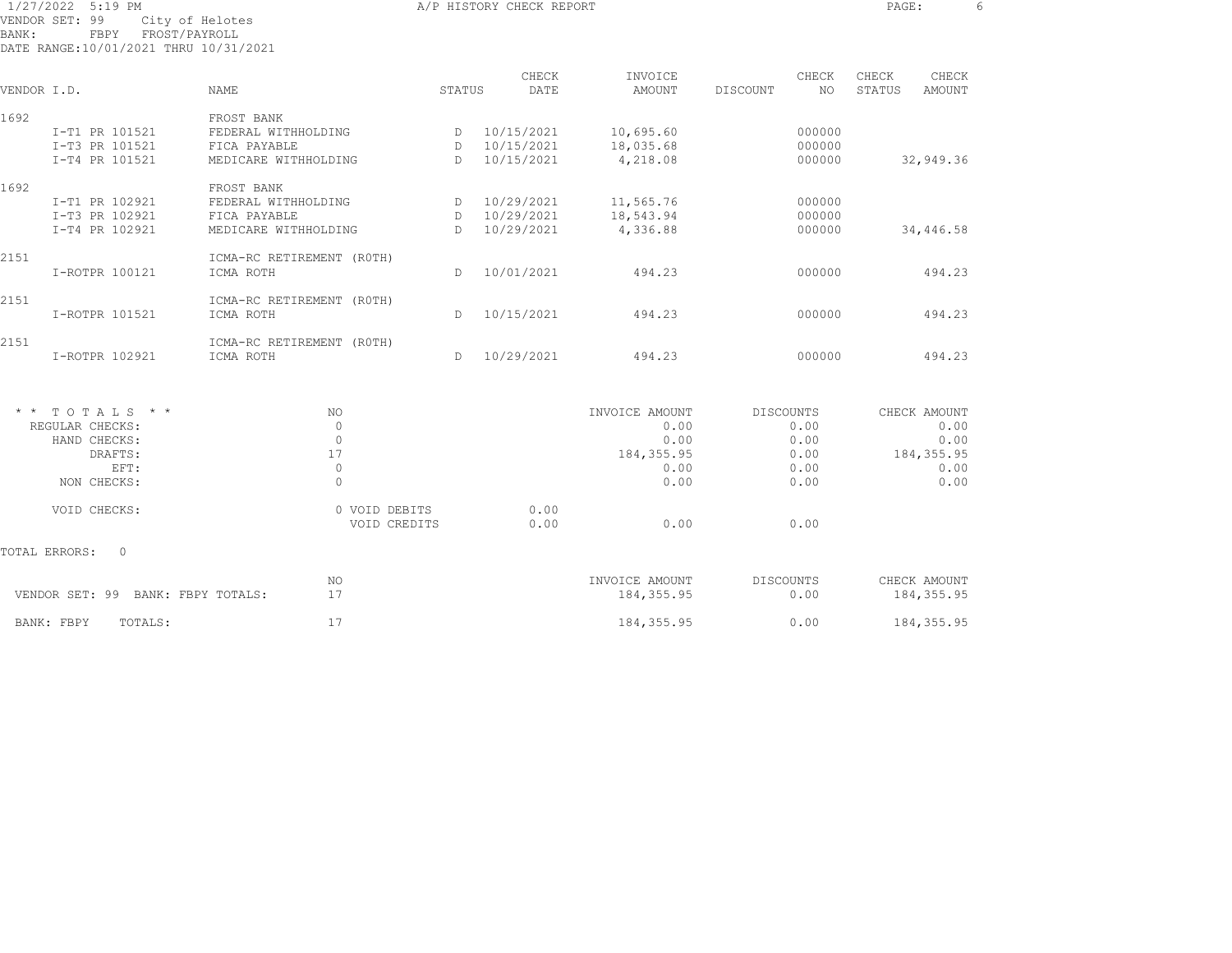| 1/27/2022<br>$5:19$ PM<br>VENDOR SET: 99<br>City of Helotes<br>FROST/CITY-EDC CAP<br>BANK:<br>FCAP<br>DATE RANGE:10/01/2021 THRU 10/31/2021 |                                                                                           | A/P HISTORY CHECK REPORT |               |                                                             |                                                   | PAGE:                              |                              |
|---------------------------------------------------------------------------------------------------------------------------------------------|-------------------------------------------------------------------------------------------|--------------------------|---------------|-------------------------------------------------------------|---------------------------------------------------|------------------------------------|------------------------------|
| VENDOR I.D.<br><b>NAME</b>                                                                                                                  |                                                                                           | STATUS                   | CHECK<br>DATE | INVOICE<br>AMOUNT                                           | CHECK<br>DISCOUNT<br>NO.                          | CHECK<br>CHECK<br>STATUS<br>AMOUNT |                              |
| 1503<br>I-1560 ROW                                                                                                                          | TEXAS DEPT OF TRANSPORTATION T<br>1560 ROW PURCHASE                                       | R                        | 10/29/2021    | 62,736.00                                                   | 007583                                            | 62,736.00                          |                              |
| TOTALS * *<br>$\star$ $\star$<br>REGULAR CHECKS:<br>HAND CHECKS:<br>DRAFTS:<br>EFT:<br>NON CHECKS:<br>VOID CHECKS:                          | NO.<br>$\mathbf{1}$<br>$\circ$<br>$\circ$<br>$\mathbb O$<br>$\mathbf{0}$<br>0 VOID DEBITS |                          | 0.00          | INVOICE AMOUNT<br>62,736.00<br>0.00<br>0.00<br>0.00<br>0.00 | DISCOUNTS<br>0.00<br>0.00<br>0.00<br>0.00<br>0.00 | CHECK AMOUNT<br>62,736.00          | 0.00<br>0.00<br>0.00<br>0.00 |
| TOTAL ERRORS:<br>$\Omega$                                                                                                                   | VOID CREDITS                                                                              |                          | 0.00          | 0.00                                                        | 0.00                                              |                                    |                              |
| VENDOR SET: 99<br>BANK: FCAP TOTALS:                                                                                                        | NO<br>1                                                                                   |                          |               | INVOICE AMOUNT<br>62,736.00                                 | DISCOUNTS<br>0.00                                 | CHECK AMOUNT<br>62,736.00          |                              |
| BANK: FCAP<br>TOTALS:                                                                                                                       | 1                                                                                         |                          |               | 62,736.00                                                   | 0.00                                              | 62,736.00                          |                              |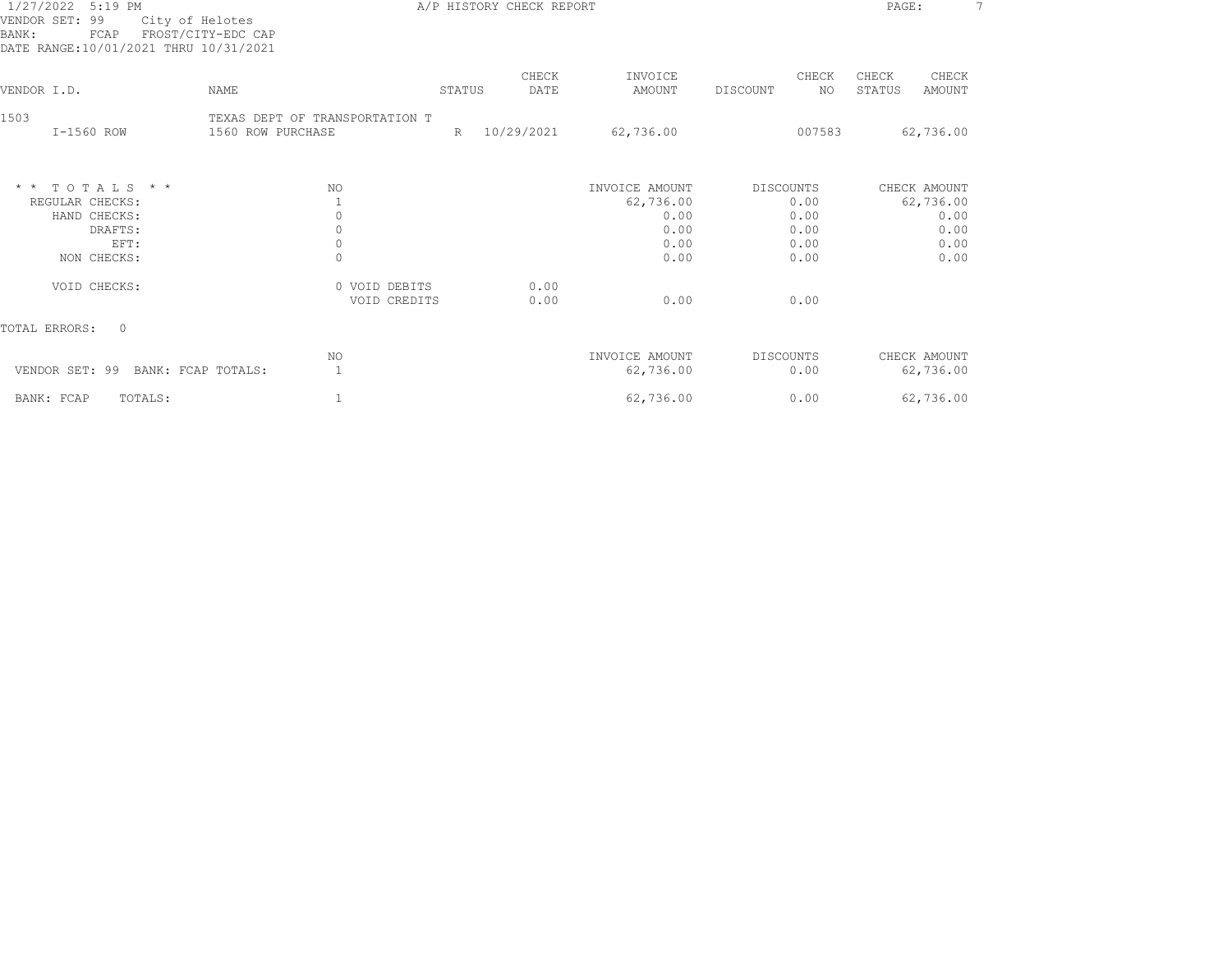| 1/27/2022 5:19 PM<br>A/P HISTORY CHECK REPORT                                               |                                                          |        |              |                |                  |              |               |  |  |
|---------------------------------------------------------------------------------------------|----------------------------------------------------------|--------|--------------|----------------|------------------|--------------|---------------|--|--|
| VENDOR SET: 99<br>City of Helotes<br>BANK:<br>FEDC<br>DATE RANGE:10/01/2021 THRU 10/31/2021 | FROST/EDC OPERATING                                      |        |              |                |                  |              |               |  |  |
|                                                                                             |                                                          |        | CHECK        | INVOICE        | CHECK            | CHECK        | CHECK         |  |  |
| VENDOR I.D.                                                                                 | NAME                                                     | STATUS | DATE         | AMOUNT         | DISCOUNT<br>NO.  | STATUS       | <b>AMOUNT</b> |  |  |
| 0145<br>I-0068470100621                                                                     | TIME WARNER CABLE SAN ANTONIO<br>INTERNET AND TV         |        | R 10/14/2021 | 170.16         | 002132           |              | 170.16        |  |  |
| 0921<br>I-SA107287                                                                          | VANGUARD CLEANING SYSTEM INC<br>EDC OFFICE CLEANING 1021 |        | R 10/14/2021 | 125.00         | 002133           |              | 125.00        |  |  |
| 1865<br>I-50986                                                                             | ESD AND ASSOCIATES<br>WEBSITE HOSTING/MAINT 1021         | R      | 10/14/2021   | 500.00         | 002134           |              | 500.00        |  |  |
| 1766<br>$I-158$                                                                             | MARTIN R TERRY JR<br>EDC OTH PKNG LEASE                  | R      | 10/22/2021   | 400.00         | 002137           |              | 400.00        |  |  |
| 1861<br>$I-147$                                                                             | E DEPTUCH AND SON #1 LLC<br>EDC OFFICE RENTAL            |        | R 10/22/2021 | 1,000.00       | 002138           |              | 1,000.00      |  |  |
| $*$ * TOTALS * *                                                                            | NO                                                       |        |              | INVOICE AMOUNT | DISCOUNTS        | CHECK AMOUNT |               |  |  |
| REGULAR CHECKS:                                                                             | 5                                                        |        |              | 2,195.16       | 0.00             |              | 2,195.16      |  |  |
| HAND CHECKS:                                                                                | $\circ$                                                  |        |              | 0.00           | 0.00             |              | 0.00          |  |  |
| DRAFTS:                                                                                     | $\circ$                                                  |        |              | 0.00           | 0.00             |              | 0.00          |  |  |
| EFT:                                                                                        | $\mathbb O$                                              |        |              | 0.00           | 0.00             |              | 0.00          |  |  |
| NON CHECKS:                                                                                 | $\circ$                                                  |        |              | 0.00           | 0.00             |              | 0.00          |  |  |
| VOID CHECKS:                                                                                | 0 VOID DEBITS<br>VOID CREDITS                            |        | 0.00<br>0.00 | 0.00           | 0.00             |              |               |  |  |
| TOTAL ERRORS:<br>$\overline{0}$                                                             |                                                          |        |              |                |                  |              |               |  |  |
|                                                                                             | NO                                                       |        |              | INVOICE AMOUNT | <b>DISCOUNTS</b> | CHECK AMOUNT |               |  |  |
| VENDOR SET: 99 BANK: FEDC TOTALS:                                                           | 5                                                        |        |              | 2,195.16       | 0.00             |              | 2,195.16      |  |  |
| TOTALS:<br>BANK: FEDC                                                                       | 5                                                        |        |              | 2,195.16       | 0.00             |              | 2,195.16      |  |  |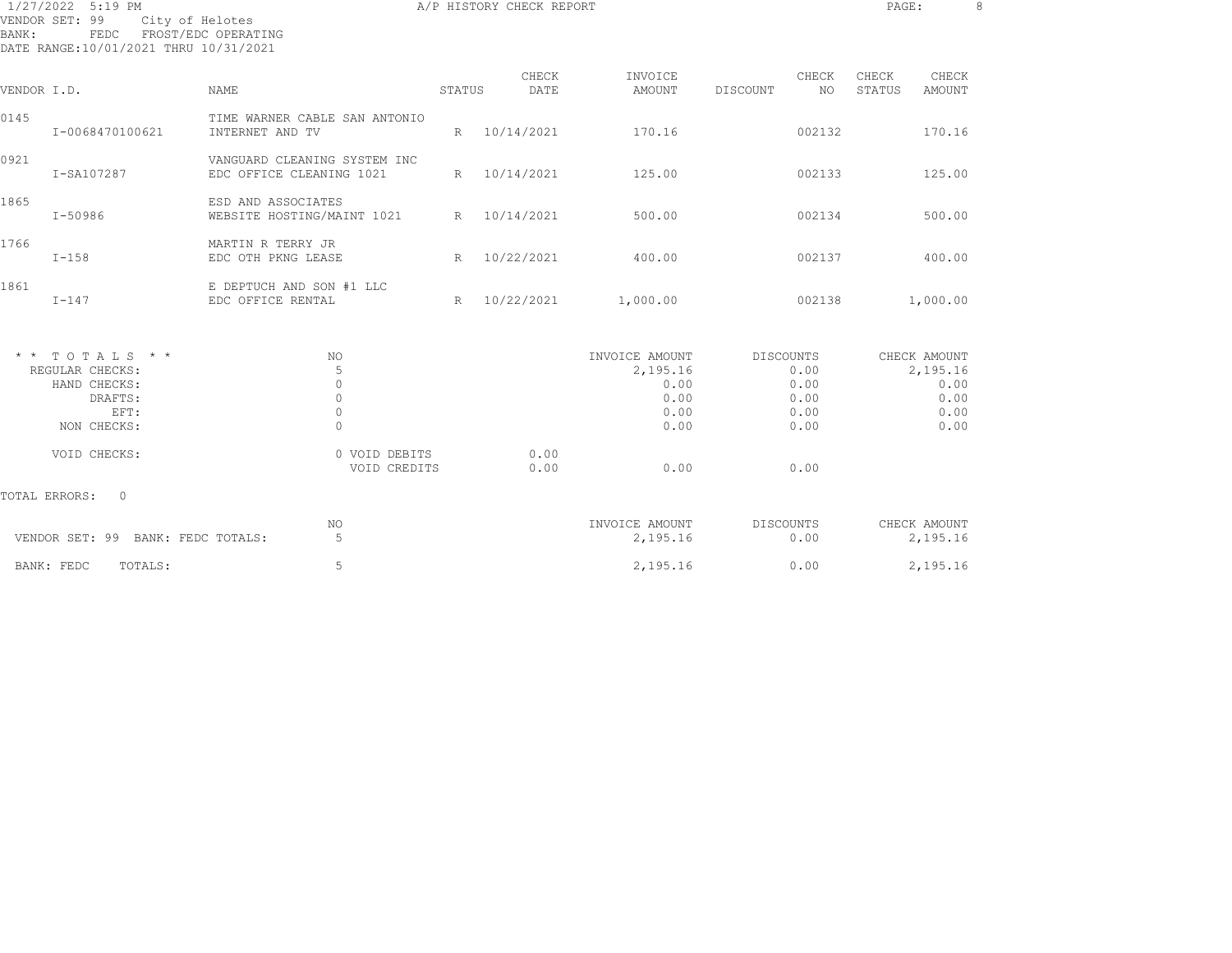| 1/27/2022 5:19 PM<br>VENDOR SET: 99<br>City of Helotes<br>FROST/MC TECHNOLOGY<br>BANK:<br>FMCT<br>DATE RANGE:10/01/2021 THRU 10/31/2021 |                                                |        | A/P HISTORY CHECK REPORT |                          |                          | PAGE:                              | q |
|-----------------------------------------------------------------------------------------------------------------------------------------|------------------------------------------------|--------|--------------------------|--------------------------|--------------------------|------------------------------------|---|
| VENDOR I.D.<br>NAME                                                                                                                     |                                                | STATUS | CHECK<br>DATE            | INVOICE<br>AMOUNT        | CHECK<br>DISCOUNT<br>NO  | CHECK<br>CHECK<br>STATUS<br>AMOUNT |   |
| 0159<br>$I - 21511$                                                                                                                     | UTILITY DATA SYSTEMS INC<br>CT SOFTWARE OCT 21 | R      | 10/07/2021               | 691.00                   | 001243                   | 691.00                             |   |
| $*$ * TOTALS * *<br>REGULAR CHECKS:                                                                                                     | NO                                             |        |                          | INVOICE AMOUNT<br>691.00 | <b>DISCOUNTS</b><br>0.00 | CHECK AMOUNT<br>691.00             |   |
| HAND CHECKS:<br>DRAFTS:<br>EFT:                                                                                                         | $\circ$<br>$\circ$<br>$\circ$                  |        |                          | 0.00<br>0.00<br>0.00     | 0.00<br>0.00<br>0.00     | 0.00<br>0.00<br>0.00               |   |
| NON CHECKS:                                                                                                                             | $\circ$                                        |        |                          | 0.00                     | 0.00                     | 0.00                               |   |
| VOID CHECKS:                                                                                                                            | 0 VOID DEBITS<br>VOID CREDITS                  |        | 0.00<br>0.00             | 0.00                     | 0.00                     |                                    |   |
| TOTAL ERRORS:<br>$\Omega$                                                                                                               |                                                |        |                          |                          |                          |                                    |   |
| VENDOR SET: 99<br>BANK: FMCT TOTALS:                                                                                                    | NO<br>$\mathbf{1}$                             |        |                          | INVOICE AMOUNT<br>691.00 | DISCOUNTS<br>0.00        | CHECK AMOUNT<br>691.00             |   |
| BANK: FMCT<br>TOTALS:                                                                                                                   |                                                |        |                          | 691.00                   | 0.00                     | 691.00                             |   |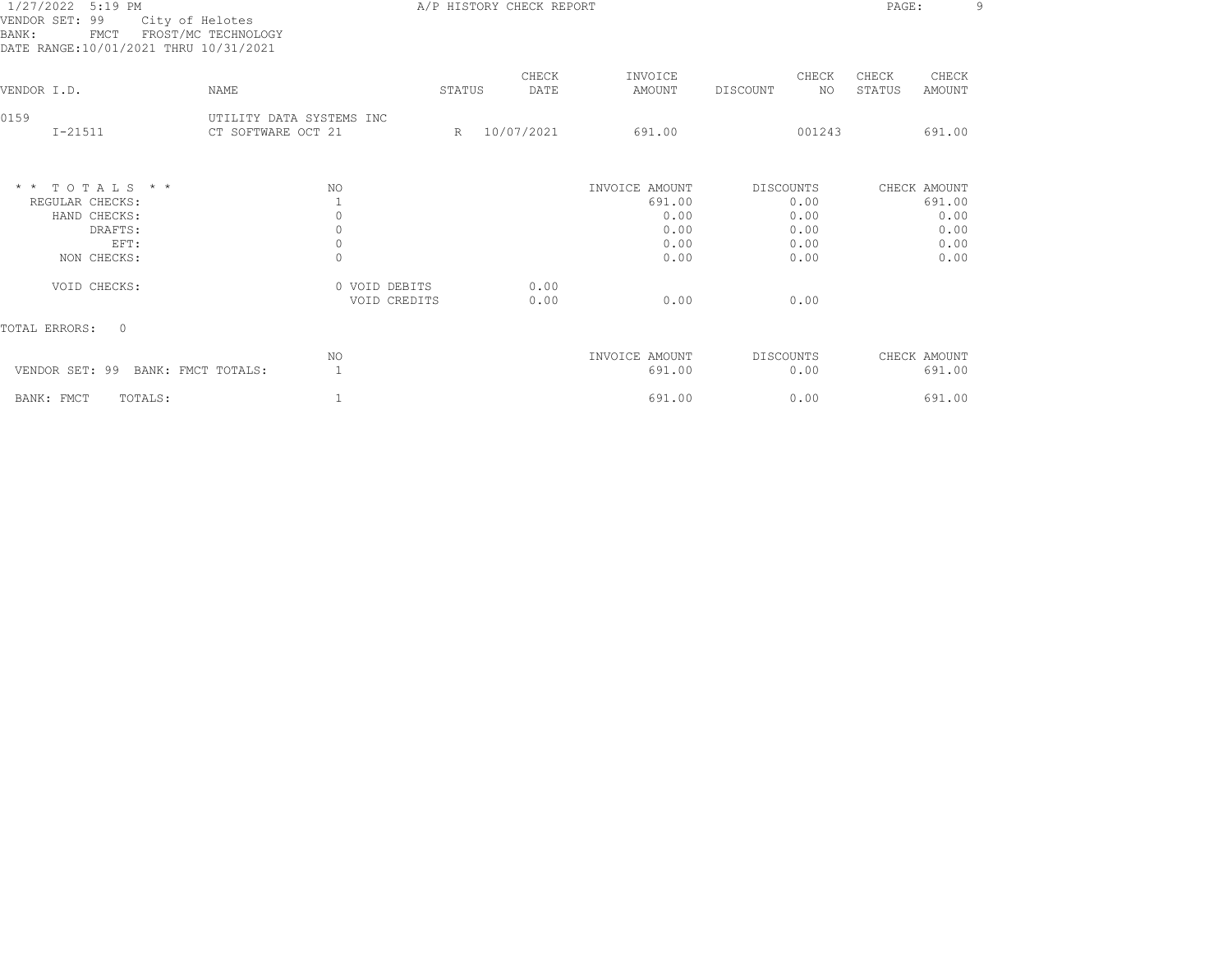| 1/27/2022 5:19 PM<br>VENDOR SET: 99<br>City of Helotes<br>FSTRT FROST/STREET MAINTENANCE<br>BANK :<br>DATE RANGE:10/01/2021 THRU 10/31/2021 |                               |        | A/P HISTORY CHECK REPORT |                |           |        | PAGE:  | 10           |
|---------------------------------------------------------------------------------------------------------------------------------------------|-------------------------------|--------|--------------------------|----------------|-----------|--------|--------|--------------|
|                                                                                                                                             |                               |        | CHECK                    | INVOICE        |           | CHECK  | CHECK  | CHECK        |
| VENDOR I.D.<br><b>NAME</b>                                                                                                                  |                               | STATUS | DATE                     | AMOUNT         | DISCOUNT  | NO.    | STATUS | AMOUNT       |
| 0945                                                                                                                                        | VULCAN CONSTRUCTION MATERIALS |        |                          |                |           |        |        |              |
| I-62374939                                                                                                                                  | OTH ROAD FIX                  |        | R 10/27/2021             | 41.70          |           | 001150 |        | 41.70        |
| $*$ * TOTALS * *                                                                                                                            | NO                            |        |                          | INVOICE AMOUNT | DISCOUNTS |        |        | CHECK AMOUNT |
| REGULAR CHECKS:                                                                                                                             | 1                             |        |                          | 41.70          |           | 0.00   |        | 41.70        |
| HAND CHECKS:                                                                                                                                | $\circ$                       |        |                          | 0.00           |           | 0.00   |        | 0.00         |
| DRAFTS:                                                                                                                                     | $\mathbb O$                   |        |                          | 0.00           |           | 0.00   |        | 0.00         |
| EFT:                                                                                                                                        | $\circ$                       |        |                          | 0.00           |           | 0.00   |        | 0.00         |
| NON CHECKS:                                                                                                                                 | $\circ$                       |        |                          | 0.00           |           | 0.00   |        | 0.00         |
| VOID CHECKS:                                                                                                                                | 0 VOID DEBITS                 |        | 0.00                     |                |           |        |        |              |
|                                                                                                                                             | VOID CREDITS                  |        | 0.00                     | 0.00           |           | 0.00   |        |              |
| TOTAL ERRORS:<br>$\bigcap$                                                                                                                  |                               |        |                          |                |           |        |        |              |
|                                                                                                                                             | NO.                           |        |                          | INVOICE AMOUNT | DISCOUNTS |        |        | CHECK AMOUNT |
| VENDOR SET: 99<br>BANK: FSTRT TOTALS:                                                                                                       | $\overline{1}$                |        |                          | 41.70          |           | 0.00   |        | 41.70        |
| BANK: FSTRT<br>TOTALS:                                                                                                                      | $\mathbf{1}$                  |        |                          | 41.70          |           | 0.00   |        | 41.70        |
| REPORT TOTALS:                                                                                                                              | 68                            |        |                          | 496,618.07     |           | 0.00   |        | 496,618.07   |
|                                                                                                                                             |                               |        |                          |                |           |        |        |              |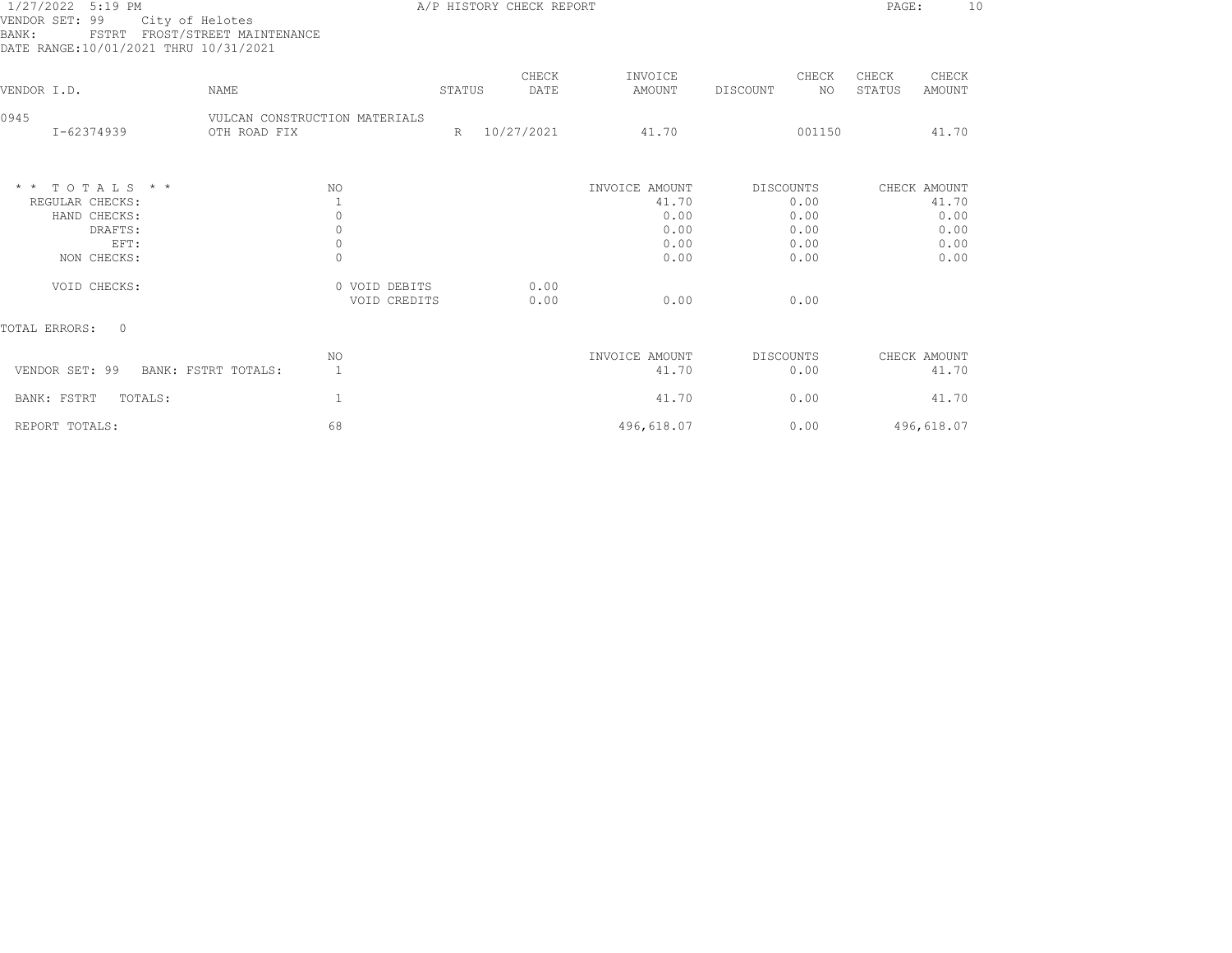| $1/27/2022$ 5:19 PM                                                                                                                                                        |                                                                          |                                                                                        | A/P HISTORY CHECK REPORT | $\sim$ 11<br>PAGE: |  |
|----------------------------------------------------------------------------------------------------------------------------------------------------------------------------|--------------------------------------------------------------------------|----------------------------------------------------------------------------------------|--------------------------|--------------------|--|
|                                                                                                                                                                            |                                                                          |                                                                                        | SELECTION CRITERIA       |                    |  |
| VENDOR SET: 99-AP VENDOR LIST<br>VENDOR:<br>BANK CODES: All<br>FUNDS:<br>All                                                                                               | ALL                                                                      |                                                                                        |                          |                    |  |
| CHECK SELECTION                                                                                                                                                            |                                                                          |                                                                                        |                          |                    |  |
| CHECK RANGE: 000000 THRU 999999<br>INCLUDE ALL VOIDS: YES                                                                                                                  |                                                                          | DATE RANGE: 10/01/2021 THRU 10/31/2021<br>CHECK AMOUNT RANGE: 0.00 THRU 999,999,999.99 |                          |                    |  |
| PRINT OPTIONS<br>SEOUENCE:                                                                                                                                                 |                                                                          | CHECK NUMBER                                                                           |                          |                    |  |
| PRINT TRANSACTIONS: YES<br>PRINT G/L:<br>UNPOSTED ONLY:<br>EXCLUDE UNPOSTED:<br>MANUAL ONLY:<br>STUB COMMENTS:<br>REPORT FOOTER:<br>CHECK STATUS:<br>PRINT STATUS: * - All | NO <sub>N</sub><br>NO <sub>N</sub><br>NO <sub>N</sub><br>NO <sub>N</sub> | NO<br>NO<br>NO.                                                                        |                          |                    |  |
|                                                                                                                                                                            |                                                                          |                                                                                        |                          |                    |  |